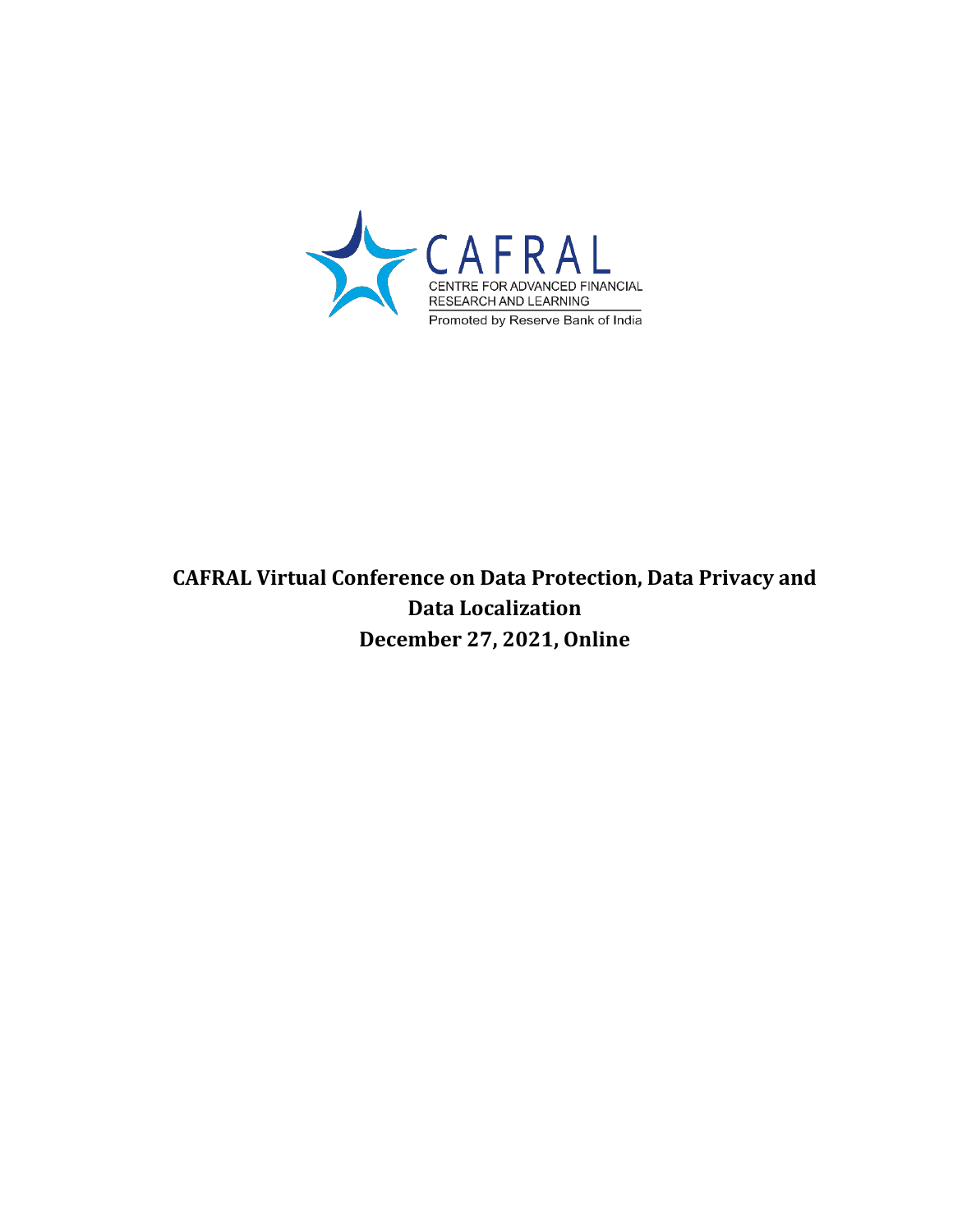

#### **Data Protection, Data Privacy and Data Localization –**

#### **Current Issues Keynote Address at CAFRAL on December 27, 2021**

#### *By Jayant Kumar Dash, Executive Director, Reserve Bank of India*

Exactly after one month from today that is on 28th January India will be joining many other nations in celebrating what is called Data Protection Day in Europe and Data Privacy Day in the USA. I am saying this to hint that while the subject matter of today's conference may have three different adjuncts to data, a close look would reveal that they are joined at the hip. India's journey for a data protection framework has genesis in the Supreme Court judgment on the Right to Privacy delivered in August 2017. The judgment articulated the judicial intent of protecting personal information of individuals with the greater objective of protecting civil liberties. India is in the cusp of giving a final form to the Data Protection Bill, 2021, which has been in the works for over three years since Justice Srikrishna Committee report was submitted in July 2018.

2. When the first digital offset printer was invented in 1993, its Israeli inventor Benny Landa had famously said "Everything that can be digital, will be". There has been no stopping to the digitalization, first through evolution and then through revolution. The raw materials, the fuels, the final products, and by-products of this digitalization process has been a word always addressed in plural terms - 'data'. Artificial intelligence, advanced analytics, cloud computing, the Internet of Things are examples of emerging technologies that either rely on or produce data. The type of data produced and consumed in providing financial services today were beyond imagination even a couple of years ago. The management saying "where there is data smoke, there is business fire" will have an entirely different meaning as the regulations around data governance take shape and effect. Banks and other financial service providers and even their regulators / supervisors would need to re-imagine their strategies and re-engineer operations to be on the right side of such regulation. To come back to the subject of the day and to simplify the context, I hope that the main takeaway from this conference could be around how to count the benefits and costs of the impending regime, how it would affect banking business and how to prepare for it. I will try to give conceptual context to some of the current issues surrounding the subject as the detailed deliberations on each component are lined up for discussion in following sessions.

### **A. Data Localization**

3. It may be worthwhile to parse the last piece of the subject first i.e Data localization, being a relatively tangible concept. It refers to hard or soft restrictions placed on the ability of banks to move, store, process or otherwise handle their users' data across the physical borders of a nation. The term 'data sovereignty' is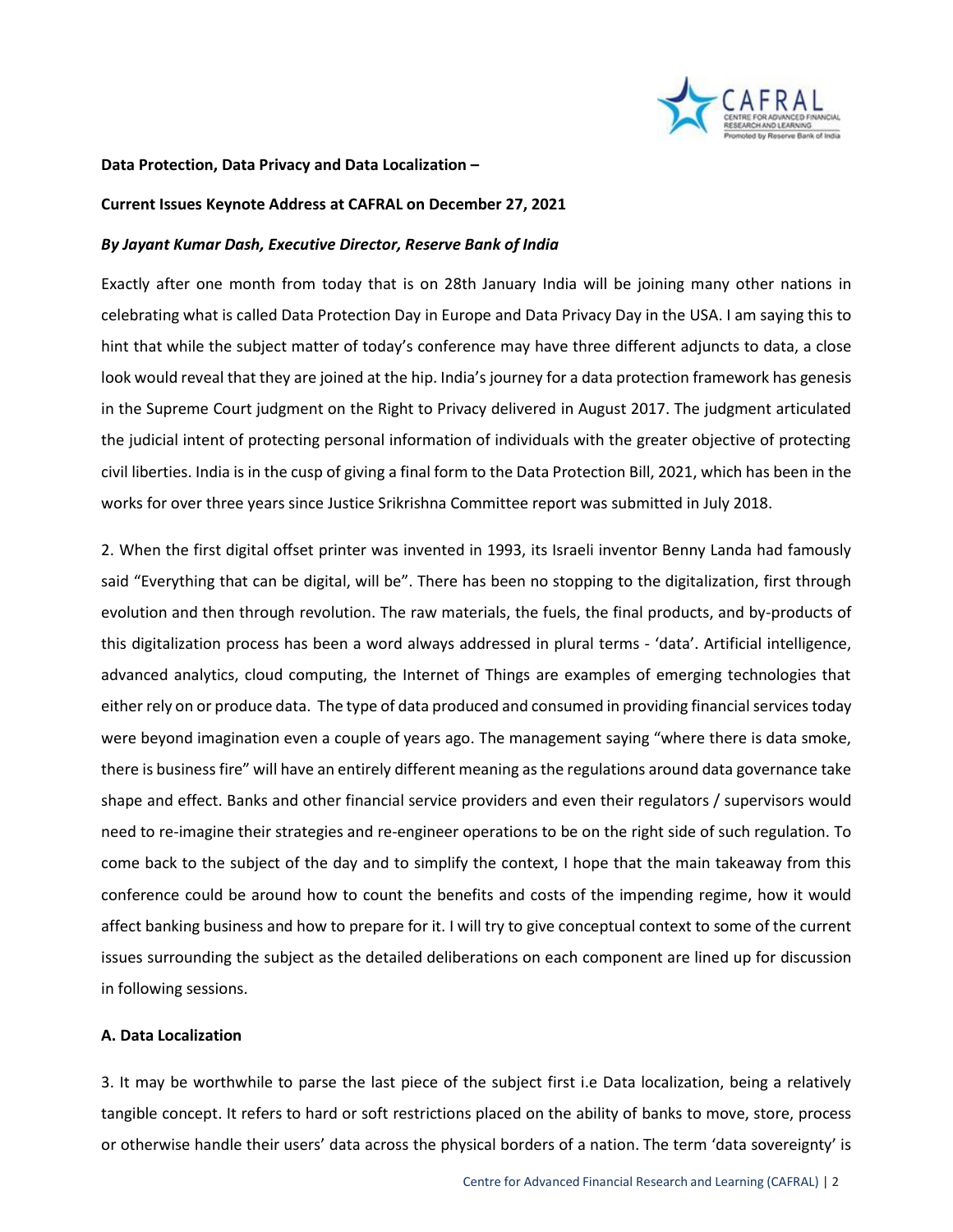

often used interchangeably with 'data localization', though there are shades of differences. The data sovereignty conceptually refers to control over personal data that was either created or collected in that country. Unlike data localization, data sovereignty doesn't dictate where data must be stored. Instead, it determines who governs and who can access the data once created, stored, processed or collected within a certain region. For example, the US Patriot Act enables US authorities access any information physically found within a server in the United States regardless of where it had originated. The USA also passed the Clarifying Lawful Overseas Use of Data Act (CLOUD Act), in 2018, which allowed US law enforcement agencies to access data stored by cloud providers even if held outside the US.

4. The significance of this policy issue is traditionally argued on the strength of increased security and economic benefits. More granularly, (i) better data access for law enforcement (ii) better enforcement of data protection law (iii) preventing foreign surveillance from national security perspective (e.g data manipulation by third parties like Cambridge Analytical episode) (iv) advancing national economic interest and competitiveness and (v) leveling cross border regulatory grounds around data governance. The case for economic interest is also increasingly gaining weight as data becomes more commodified. Data localisation laws are presented as a means of ringfencing the value in and profits derived from relevant data in the domestic market.

The global big data and business analytics market size<sup>1</sup> was valued at \$198.08 billion in 2020, and is projected to reach \$684.12 billion by 2030, growing at a CAGR of 13.5% from 2021 to 2030. The share of IT/BPM sector in the GDP of India in FY 2020 was 7.7 percent which was lower than highest of 9.5 percent achieved in FY 2015<sup>2</sup>. No wonder, the number of data-localization measures in force around the world<sup>3</sup> has more than doubled in four years. In 2017, 35 countries had implemented 67 such barriers. Now, 62 countries have imposed 144 restrictions and still counting.

5. In India, sector- and activity-specific data localization measures, such as that for telecom sector or for payment service operators or Video KYC data, have already been implemented. The report of Working Group on Digital Lending, which submitted its report to RBI recently, has also recommended localization of data relating to digital lending apps or platforms. The Personal Data Protection Bill, 2019 introduced India's first

 $\overline{a}$ 

<sup>1</sup> Source: Biga Data and Business Analytics Report by Allied Market Research, September 2021

<sup>2</sup> Source: Statista website

<sup>3</sup> Source: How Barriers to Cross-Border Data Flows Are Spreading Globally, What They Cost, and How to Address Them" by NIGEL CORY AND LUKE DASCOLI | JULY 2021 – Information Technology and Innovation Foundation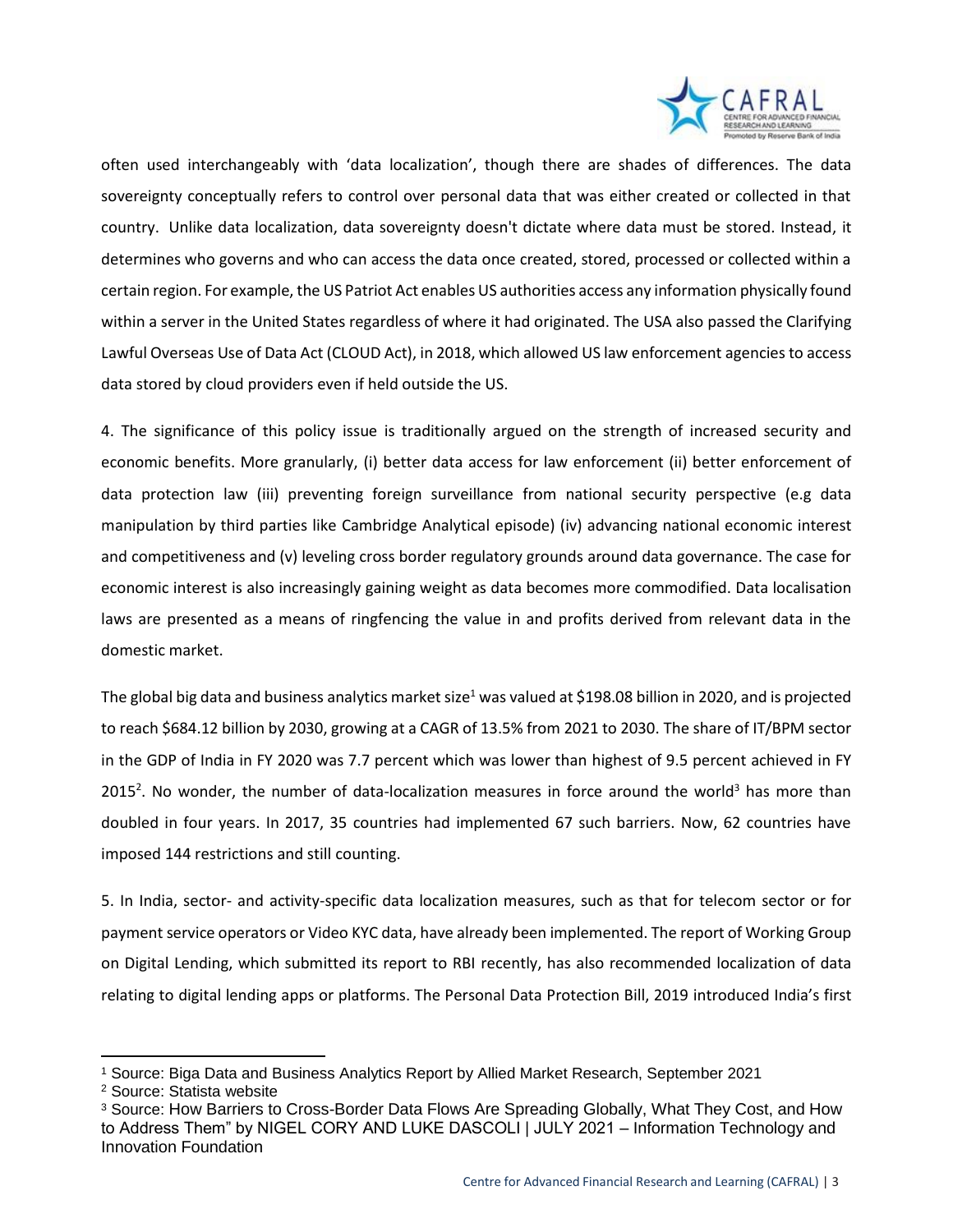

economy-wide data localization making it applicable to sensitive personal data and critical personal data with conditions around its transfer outside India. It has now been reported in media of Data Protection Bill, 2021 that the Joint Committee of Parliament has recommended for Government's mandating a mirror copy of all such data available with foreign entities be brough to India in a time bound manner. This will be in addition to developing a comprehensive policy on data localization in consultation with sectoral regulators.

5. The data localization mandate would have several considerations for the banks operating in India, depending on the final provisions of law.

(a) The cost aspects: The banks that have not yet set up storage infrastructure in India, would need to invest to set up local servers. This may have more relevance for existing foreign banks where the scale of operations and future growth strategy may have a bearing on this investment. Some of the foreign banks who are awaiting on their wings for an India entry or expand their presence may have this to factor in. In general terms, one business cost that strict localisation might impose is inability to take advantage of cheaper storage solutions off shore. For example, options like "data sharding", which splits a piece of data into smaller "shards" and stored across multiple systems to minimize costs or improve redundancy mechanisms may vanish from data strategies. Large investments may need to be made by some banks collecting Sensitive Personal Data or Information (SPDI) of data principals within India and banks that have been storing and processing Indian data at facilities outside India may have to either establish or contract for local infrastructure to store such data. Banks may also need to have their offshoring agreements vetted by the DPA before the transfer of data. The dusts need to settle on this front as the PDP, 2019 did not contemplate the use of pre-approved standard contractual clauses.

(b) Global interoperability: Data localisation regimes in different countries following different protocols can potentially create complex compliance problems for global banks. Some quote the inclusion of non-personal data and data flow restrictions in the Data Protection Bill in India as example. The costs of navigating data in motion for mid-air change of protocols for multinational banks or Indian banks with international presence need to be understood, not only from their own perspective but also from that of their service providers as popularity of 'banking as a service' (BaaS) has been gaining currency.

(c) Data localisation laws, by simply locating data in a "safe" home jurisdiction may not afford progressive protection if appropriate technical and governance measures are not implemented by the banks in tandem with the digital technology frontiers. Some also argue that with the realized importance of data, a country with deficient data security infrastructure may run the risk of being a honeypot for data breach attacks. Bank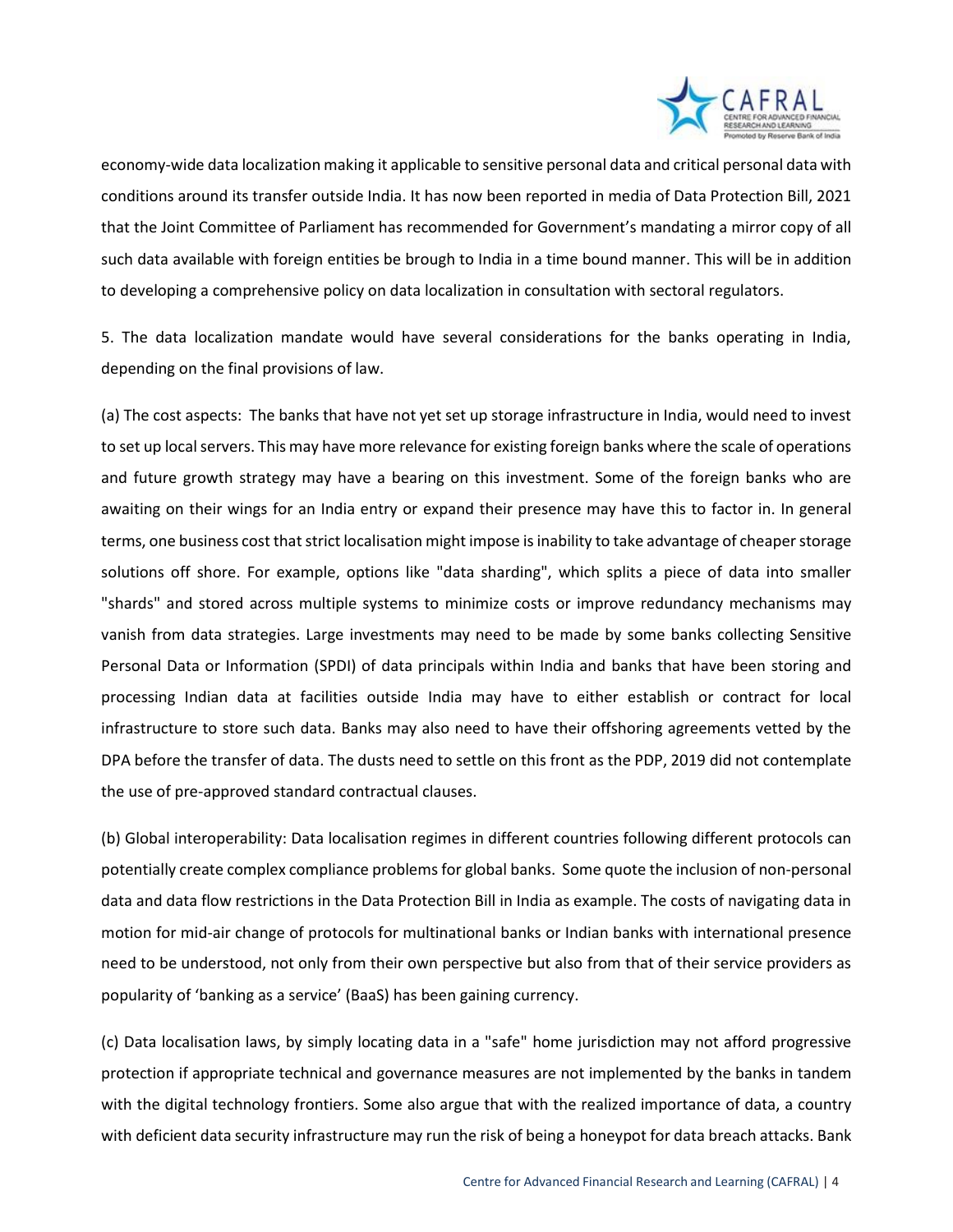

CISOs may have a role cut out to play here.

(d) As the internet and technology are emerging as the default delivery mode for most of the financial services, emerging data localisation and data sovereignty regimes may create complex problems for banks, particularly in the cloud computing environment and its customers. With a lot of data scattered in the cloud, the challenges that bank CISO may have to meet have to be understood in advance.

(e) In order to mitigate compliance risks, banks may need to have clearly mapped ongoing data streams with up-to-date understanding of data in use, its provenance and its storage location. Data maps may not be permanent records of a bank's information flows; every time a decision-flow process or organisational structure changes, or some data is added in a new format, data maps may continuously need updating to reflect those changes.

(f) Segregation of different types of data for compliance with a new statute - Segregating large volumes of data into SPDI and other personal data, for example, may be practically dufficult and may lead to situations where banks decide that all data be mirrored. The fact that critical personal data cannot be transferred outside India will need further segregation before any data is transferred. For introducing a risk-based model to compliance with a data regime, it is suggested in some quarter that data can be broadly grouped into two categories viz. (i) those associated with corporate operations of the bank such as HR & finance and (ii) customer personal data to be dealt with in accordance with the provisions of the law to simplify the matter.

(g) Compliance with data localisation requirement under Distributed Ledger Technology, with underlying architecture of decentralized data storage, is another area for which some clear understanding will be required.

## **B. Data Protection and Data Privacy**

6. Coming back to the broader theme of today's conference, data protection or data privacy is a branch of data security dealing with proper handling of data mainly covering consent, notice, and regulatory obligations. The privacy landscape has transformed dramatically in the last few years, so much so that privacy has become core to banking business rather than an auxiliary consideration. As the world transitions to a data-driven society, privacy seems set to play an even more important role than it already does. Data Protection laws are complex and are based on broad principles. It may be illuminating to understand the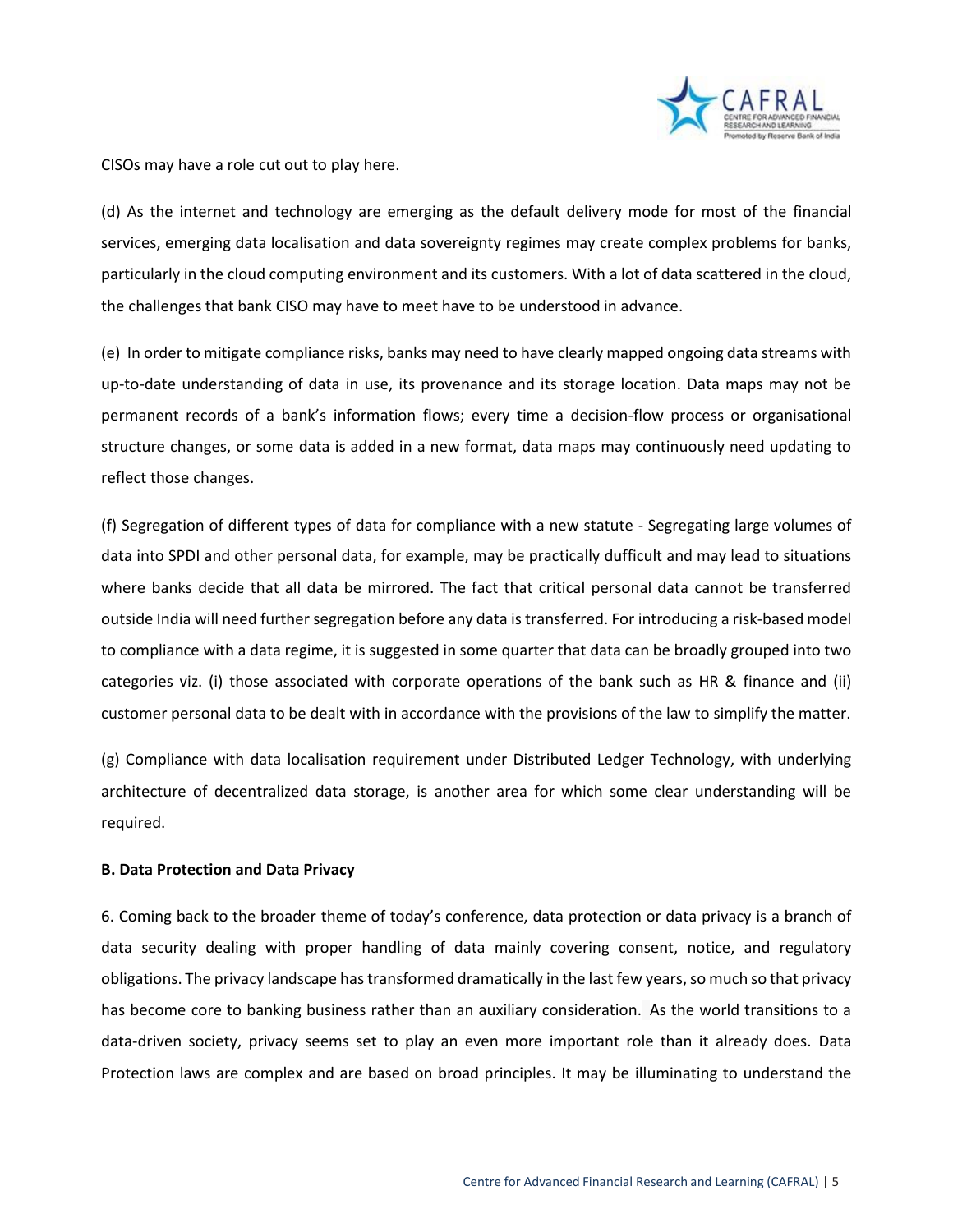

seven key principles<sup>4</sup> related to the privacy of an individual under the PDP Bill, 2019:

- i. Technology agnosticism i.e. the law must be flexible to take into account changing technologies and standards
- ii. Holistic application i.e. the law must apply to both private sector entities and government. However, differential obligations may be carved out in the law for certain legitimate State aims.
- iii. Informed consent i.e. consent is an expression of human autonomy. For such expression to be genuine, it must be informed and meaningful.
- iv. Data minimization i.e. data that is processed ought to be minimal and necessary for the purposes for which such data is sought and other compatible purposes.
- v. Controller accountability i.e. the data fiduciary shall be held accountable for any processing of data, whether by itself or entities with whom it may have shared the data
- vi. Structured enforcement i.e. enforcement must be by a high-powered statutory authority with sufficient capacity. This must coexist with appropriately decentralized enforcement mechanisms.
- vii. Deterrent penalties i.e. penalties on wrongful processing must be adequate to ensure deterrence.

To further stylize the difference between the 'before' and 'after' scenario, borrowing two key General Data Protection Regulation (GDPR) principles may be helpful – 'privacy by design' and 'privacy by default'. Privacy by design means banks design things with privacy at heart of the systems, while privacy by default means that if a customer doesn't elect to do something positive, the default position is that their data will be protected. Privacy by default was not a previous requirement. On the face of a new data regime, banks can be expected to be better placed compared to entities in other segments as data security has been an established part of the extant regulations with RBI taking keen interest progressively. Nonetheless, meeting some of the diverse technical, legal and commercial strictures of any new regime would definitely bring some challenges in plain sight. Retrofitting 'privacy by default' into IT systems of banks have been expensive for some of the European banks.

7. Challenges: There have been extensive discussion on various features and provisions of the proposed Data

 $\overline{a}$ <sup>4</sup> <https://www.digitalindia.gov.in/writereaddata/files/6.Data%20Protection%20in%20India.pdf>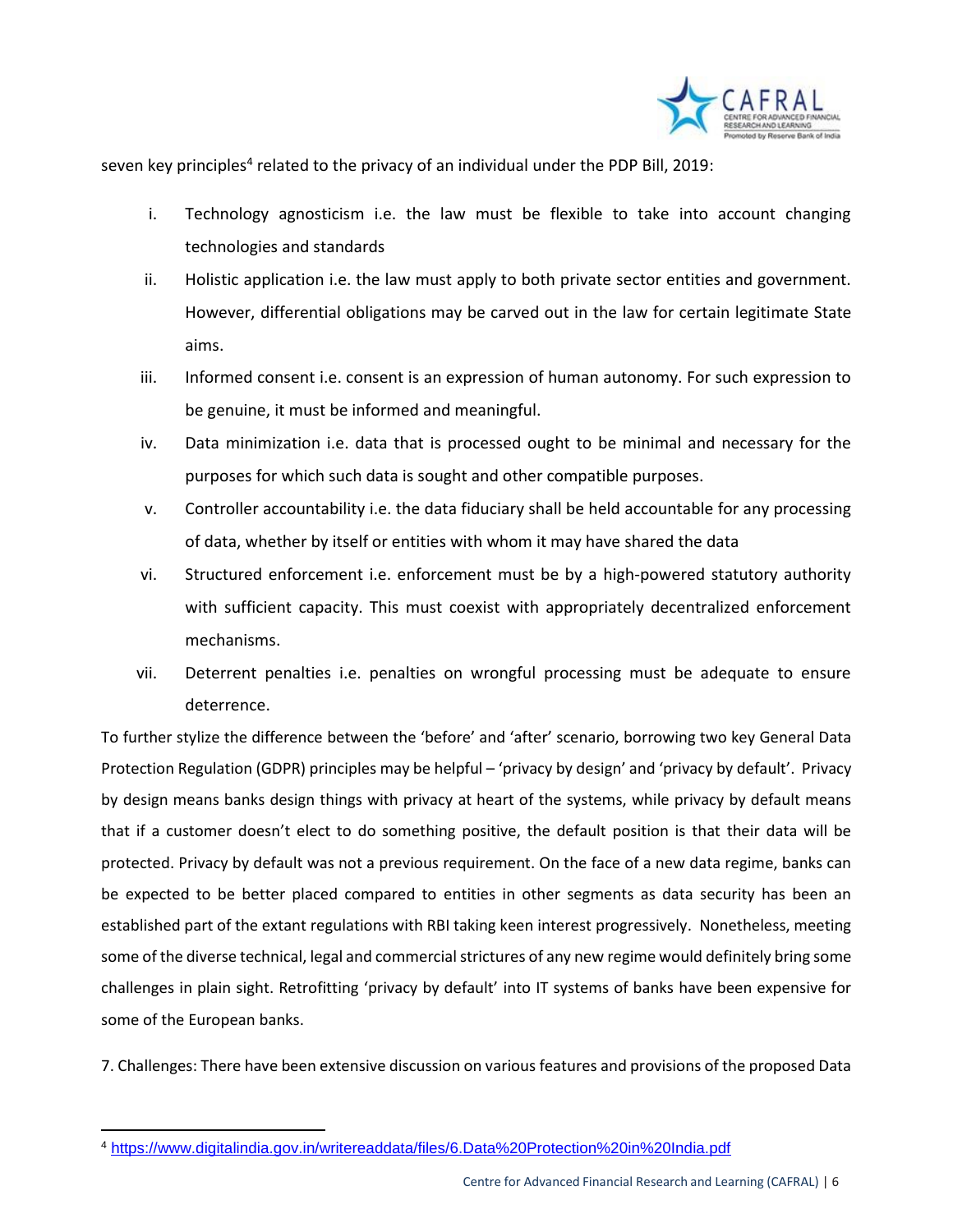

Protection Act in India and I am sure that the participants of this conference would be generally familiar with the discourses. I would rather limit myself to flag certain aspects of a data protection regime that may be relevant for bankers to prime for the day the regime may be upon them.

(a) Legacy Data: Access to data for compliance with new regime may have different stumbling blocks for different banks. For larger and older banks, data amassed over a long period of time still in various file types or held on different legacy IT systems 'not talking to each other', accessing the relevant data for compliance purpose may be complex.

(b) Meeting the Timeline: The PDP Bill, 2019 did not have provisions for phased roll out. The data fiduciaries and data processors would need lead time to make the necessary changes to their policies, infrastructure, processes etc. It has been reported in the media that the Joint Committee of Parliament has recommended an approximate period of 24 months for implementation of any and all the provisions of the Act with a time line of phased roll-out. Once the contour of the Data Protection Bill 2021 is clear, it will be for banks to discover/understand the technical/operational and managerial requirements for compliance of the provisions of the Bill. It is expected that initial clarity on various aspects of the new law may take a while to settle down.

(c) With emergence of every new technology, new ways of collecting and processing data emerge. A smart data privacy laws approach, as hinted earlier, is characterised by rules that are risk-based, technology and sector-neutral and promote the concept of 'Accountability'. Under the principle of Accountability, institutions are encouraged to not only comply, but also be able to exhibit how they comply through effective data governance policies and processes, for example, to conduct data privacy impact assessments, maintain transparency and to avoid/mitigate the risk of harm to individuals through good 'Privacy-by-Design' practices. Some of the emerging technologies for banks that may need attention of banks while buying-in and I would like to draw attention to the following oft-discussed aspects:

(i) Block Chain: In theory, blockchain is meant to decentralise computer networks, allowing equal access and power to the same set of electronic files and software. As the created chains are operated and maintained in a decentralised network, the nodes forming that network may be located in different jurisdictions and can thus be subject to various data protection regulations. This decentralised situation results in a significant burden of verifying compliance of the blockchain-based solution as there is not only one particular data protection regulation to abide by, but potentially many other ones to follow.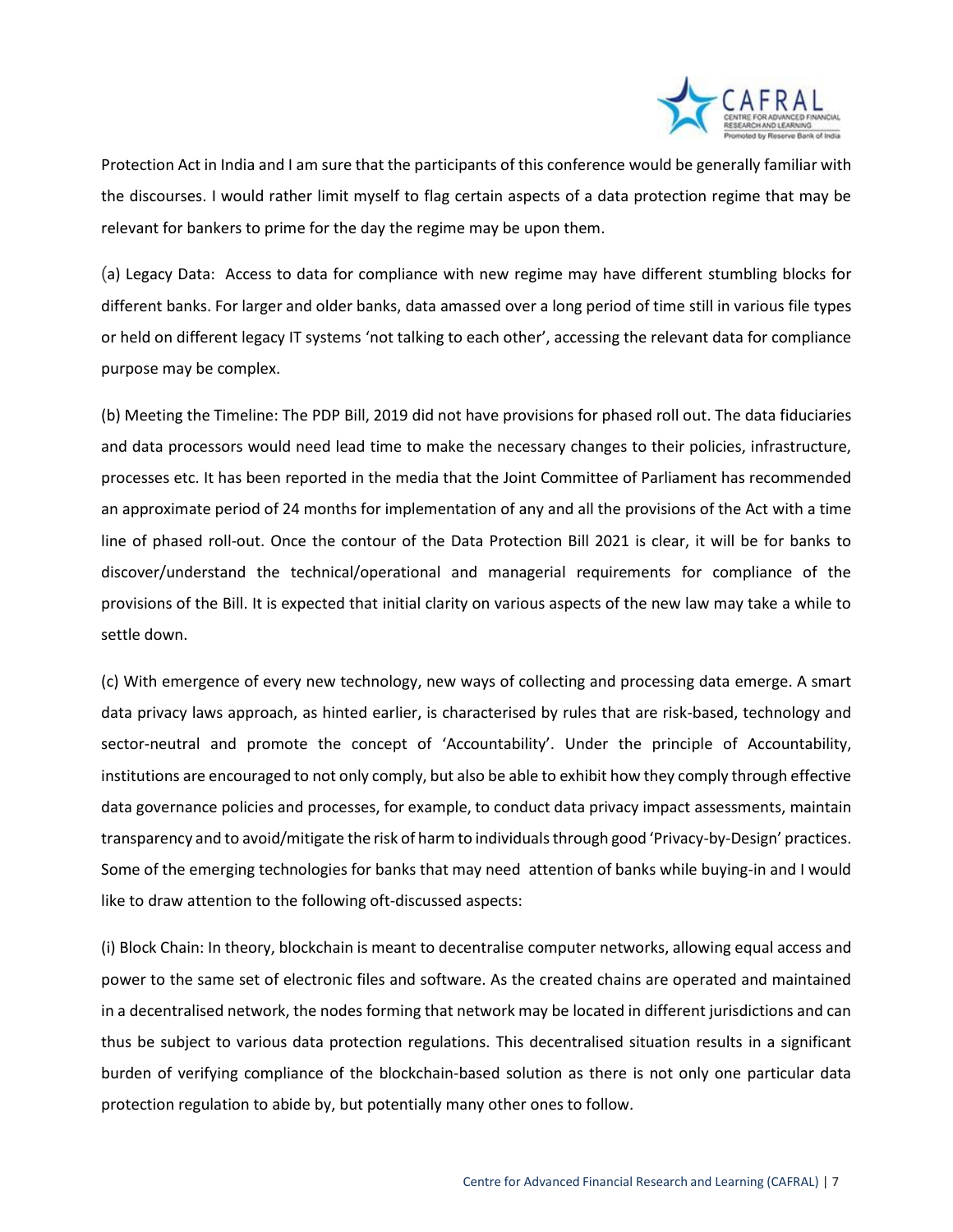

- One of the key USP of a blockchain is inalterability of stored data. This clearly has implications for data privacy, particularly where the relevant data is personal data or metadata sufficient to reveal someone's personal details. Data protection regulation may require that personal data be kept up-to-date and accurate or deleted at the discretion of the individual, and the immutability of a blockchain system may pose some challenges for such requirements.

- Decentralised autonomous organisations (DAOs) are usually online/digital organisations operating through the implementation of pre-coded rules maintained on a blockchain platform. The decentralised nature of DAOs presents questions that did arise previously for centralised entities with cognisable legal structure and form.

- Exit assistance by blockchain vendors, if required, might in large part be determined by the specific solution and the extent to which the vendor holds the customer's data and manner of its storage on the blockchain. If the customer does not have its own copy of the data, obligatory data migration assistance may be required to hand over all such data on expiry or termination.

- Insofar as the draft bill in India is concerned, there are a few known challenges that have been publicly in the context of adopting block chain technology.

Firstly, with respect to the Storage Limitation principle, the immutable nature of the technology prevents the data from being deleted once the purpose has been fulfilled.

Secondly, under the decentralised blockchain, determining the exact data collection purpose over a widespread network and keeping check on the data being used only for predefined purposes may be challenging.

Thirdly, implied consent for data sharing may not meet the requirements of consent being clear, through an affirmative action. This gives birth to concomitant regulatory issues over a decentralised system as to who shall oblige with these compliances under the law and who should be made responsible / liable for any lapses in compliance.

(ii) Internet of Things (IoT):

RBI's allowing wearables for payment services is not the only example of IoTs in banking space. Although we are shifting away from bricks and mortars of the past, physical branches or customer service points will still be present in the future and use of IoT technologies for better customer experience may be normal. As the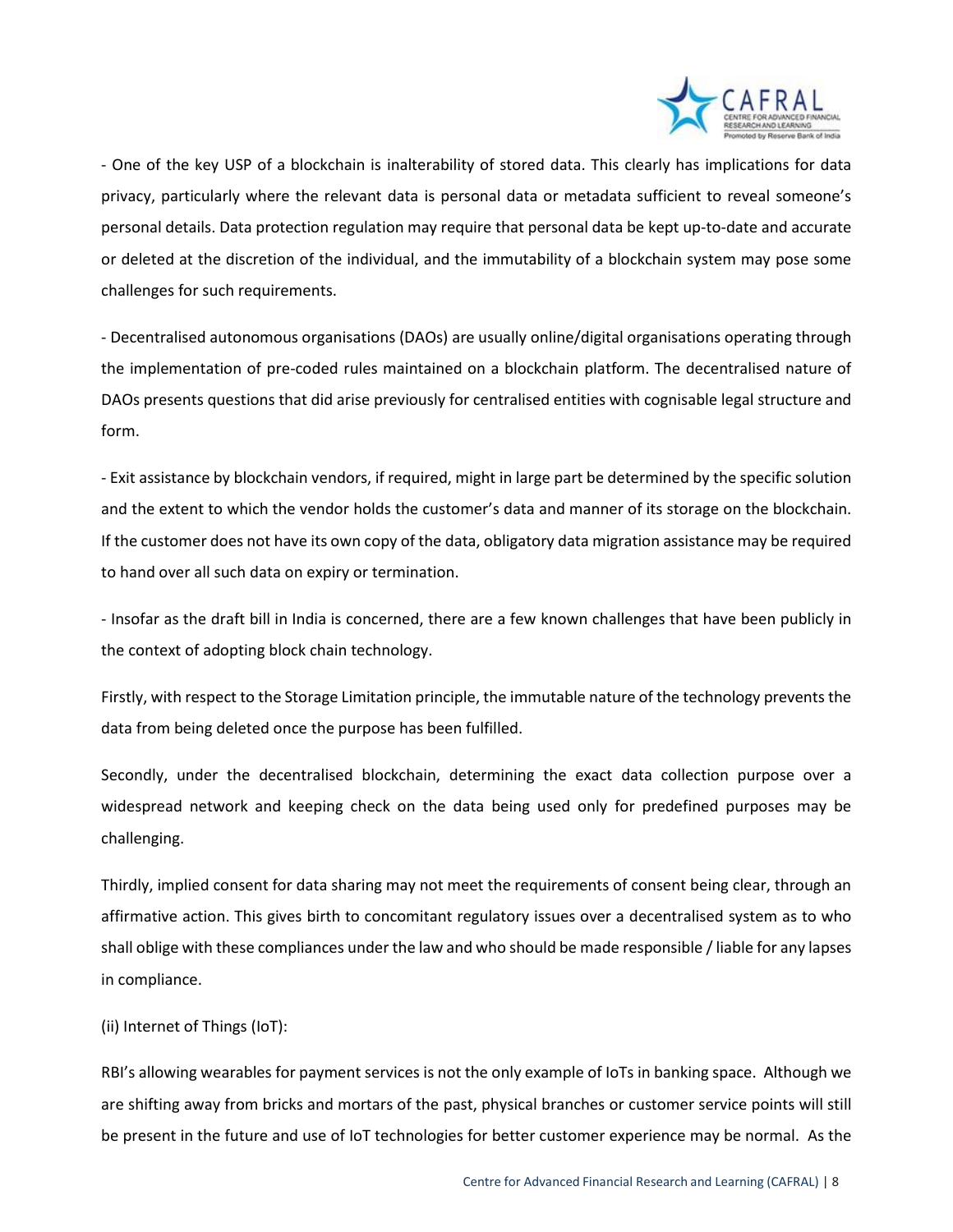

current Bill haf no provision to keep a check on hardware manufacturers that collect the data through digital devices, the committee has suggested insertion of a new subclause 49(2)(o) enabling DPA to frame regulations to regulate hardware manufacturers and related entities.

(iii) Fog / Edge Computing: In the banking industry, edge computing is becoming a persuasive ingredient for many mission-critical infrastructure. Edge computing is a distributed information technology (IT) architecture, similar to cloud computing, in which client data is processed at the periphery of the network, as close to the originating source as possible. Combined with AI, cloud, and 5G, the potential of edge computing in finance is nigh endless. Some of the edge computing and AI use cases in banking as early adopters of technologies include<sup>5</sup>:

- Hyper-personalization Bots using natural language processing to interpret and comply with customer information requests as well as perceive basic human emotions and adjust behavior accordingly.
- Retail banking features like SmiletoPay, whereby a user just smiles to a camera, the AI captures your features and can complete your transactions. This can be applied to retail stores, etc. Edge allows seamless integration with non-banking apps, facial recognition for frictionless payments, and more.
- Corporate banking customized lending solutions for loans based on microexpression analysis to review loan applications. The entire process is service by an AI-powered virtual adviser.
- Banking security edge computing delivers low latency analytics that guarantees data sovereignty and security.
- Cybersecurity real-time geo-location tagging, digital footprint analyzer, suspicious beneficiary detection, microexpression analysis for facial expressions are just some of the use cases banks can consider.

(iv) Data Protection and 5G technology: As the volume and granularity of traffic and location data generated during 5G communications may increase, banks will tend to tailor their virtual network requirements for specific use-cases and more data-driven applications that leverage 5G could lead to a greater volume and

 $\overline{a}$ 

<sup>5</sup> https://techwireasia.com/2021/07/edge-computing-with-ai-brings-real-time-insights-to-banking/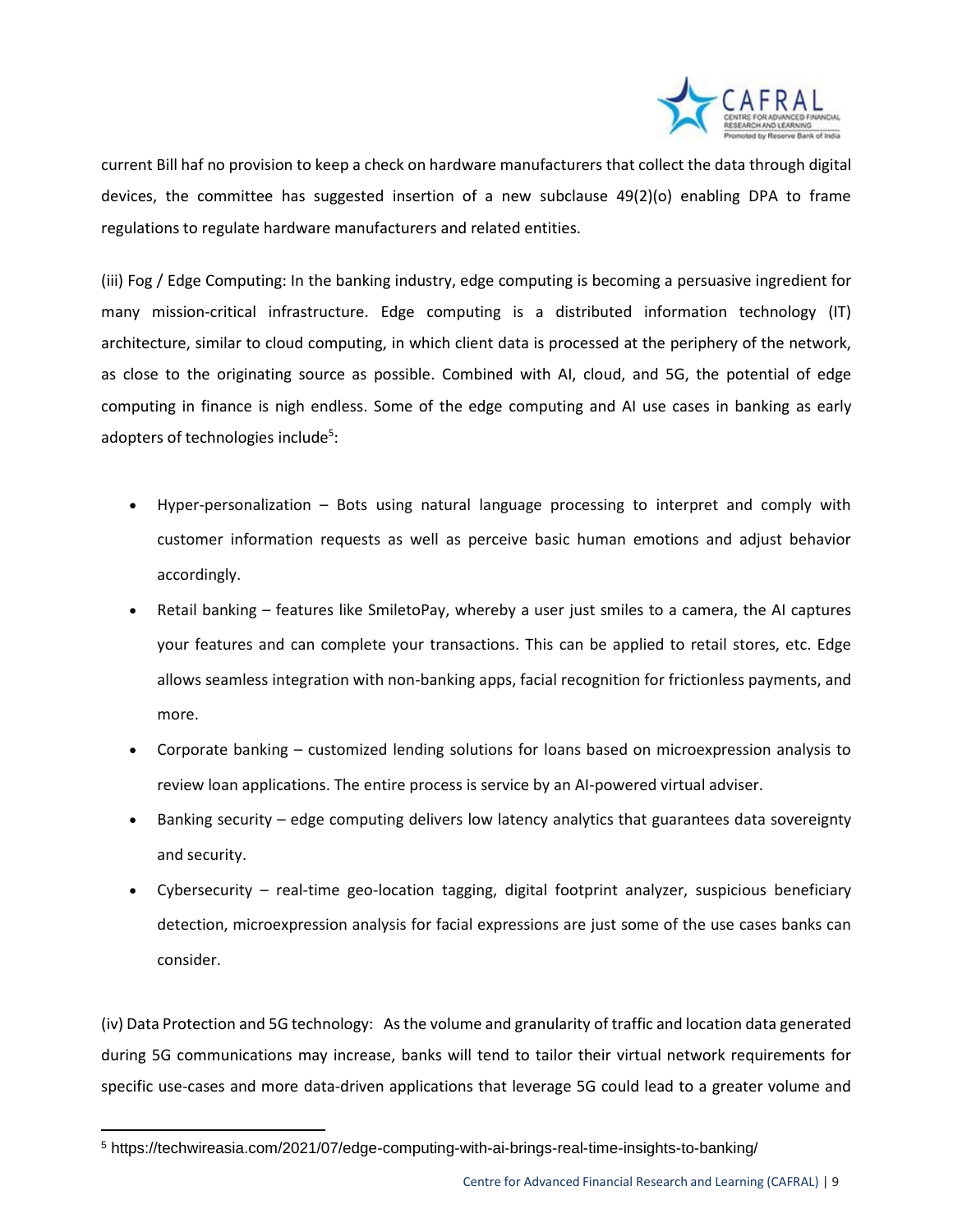

variety of personal data usage. The features of 5G that may have data protection implications include high frequencies with smaller cells, multiple inputs multiple outputs, network slice configuration and mobile edge computing requirements.

(v) The Joint Committee of Parliament have observed that data protection in the financial sector is a matter of genuine concern worldwide, particularly when through the SWIFT network, privacy has been compromised widely. As Indian citizens are engaged in huge cross border payments using the SWIFT, the Committee have recommended that an alternative indigenous financial system should be developed on the lines of similar systems elsewhere such as Ripple (USA), INSTEX (EU), etc. which would not only ensure privacy but also give a boost to the digital economy.

(d) New FinTech players supporting banking business in a growing pace such as Account Aggregators, third party payment service providers or increasing use of APIs for data sharing will have to be analyzed in the context of the upcoming data regime in India. It will not only be ensuring compatibility with other jurisdictions where banks have presence, at the same time compliance with home jurisdiction will assume more importance. The banks will have one more regulator, namely Data Protection Authority (DPA) to deal with. Information sharing under Rights to Information Act and even regulatory / supervisory submission of information may undergo a paradigm change.

8. Costs of Compliance: This may be premature to estimate the costs of compliance of the proposed DPA in India. However, a look at GDPR, may afford some glimpses about the shape of things. The cost of GDPR compliance is expected to be around \$8 billion per year for Fortune 500 organizations<sup>6</sup>. GDPR implementation costs for UK banks run to an average of £66 million (\$ 88 million), the highest spend of any sector<sup>7</sup>. Certain costs are likely to recurring in long term as the ongoing need to demonstrate compliance will add to the administrative costs by the need to keep a record of processing activities and a log of all data breaches, however minor.

9. Penalties for non-compliance: While the compliance may be costly, non-compliance may be still costlier. Under the GDPR, the EU's data protection authorities can impose fines of up to  $π$  to  $π$  million (roughly \$20,372,000), or 4 percent of worldwide turnover for the preceding financial year—whichever is higher. Since the GDPR took effect in May 2018, we've seen over 800 fines issued across the European Economic Area

 $\overline{a}$ 

<sup>6</sup> https://www.tessian.com/blog/biggest-gdpr-fines-2020/

<sup>7</sup> https://www.financialdirector.co.uk/2018/06/21/gdpr-how-is-it-affecting-banks/